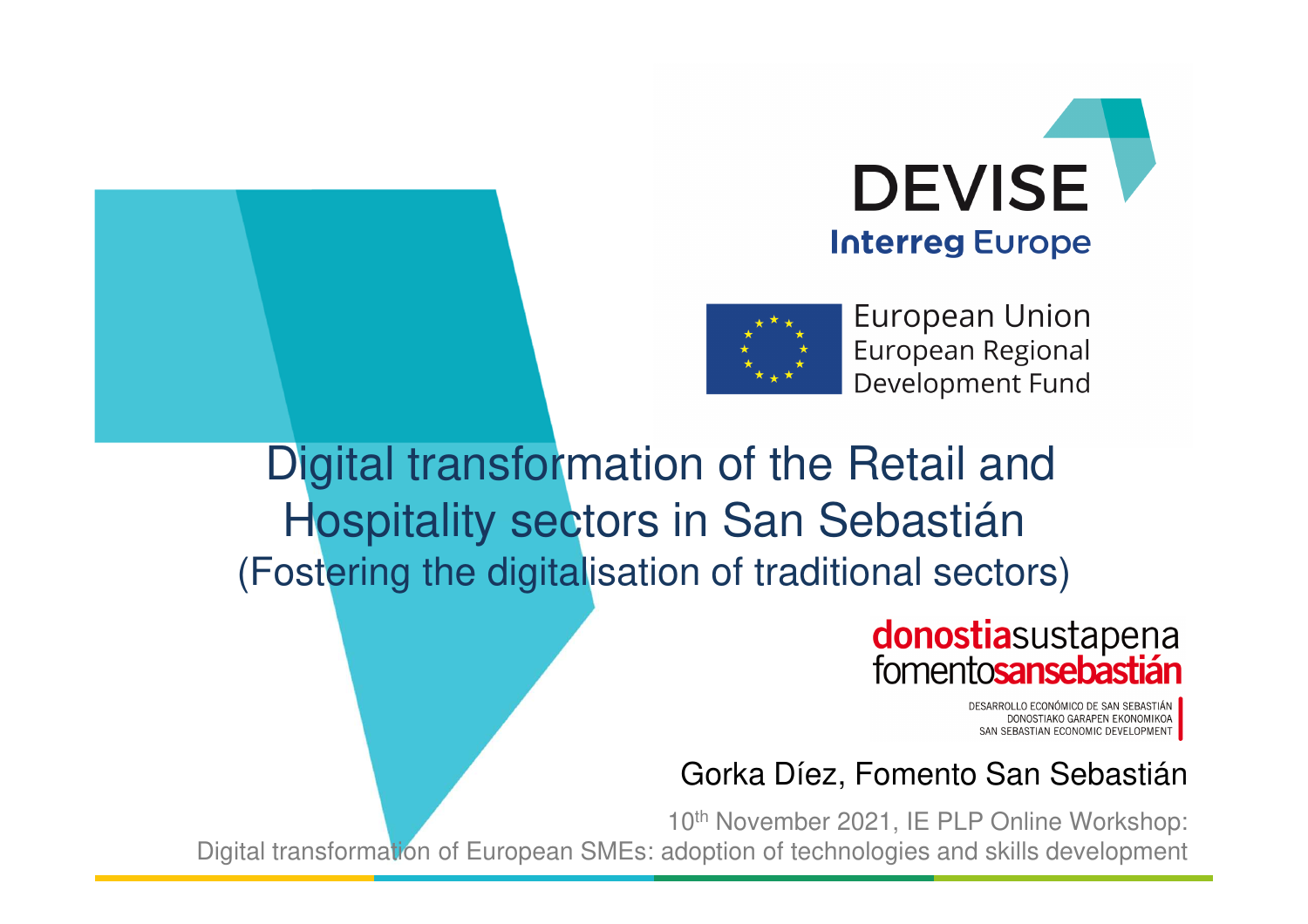

## **Aim**



**Unlock and exploit the potential that SMEs providing digitalization services have as enabler for the competitiveness of other local/regional SMEs belonging to priority sectors in the participating regions.**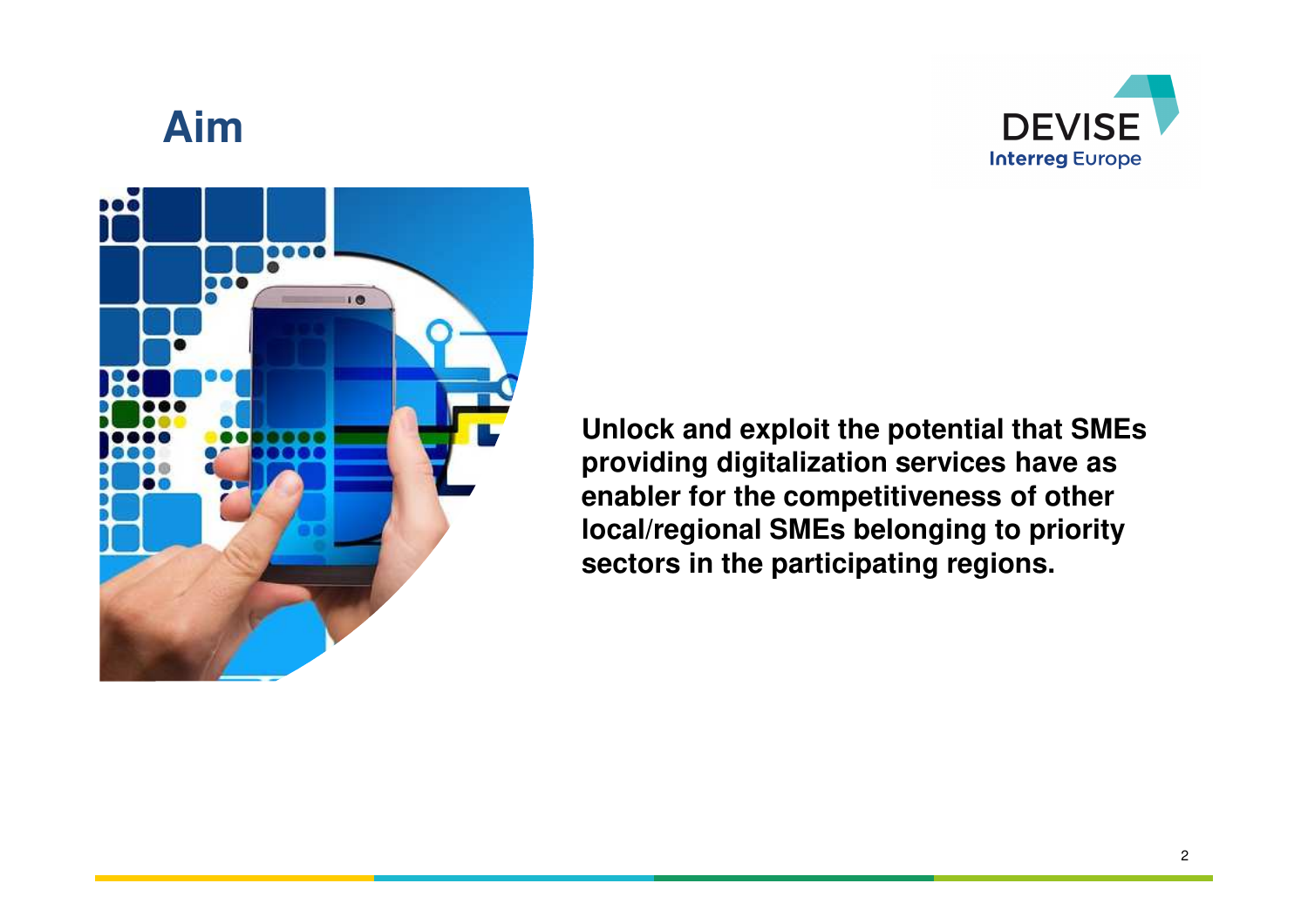## **Partnership**





| <b>Partner</b>                                  | <b>Region (Country)</b>       |  |
|-------------------------------------------------|-------------------------------|--|
| <b>ERNACT</b>                                   | <b>BMW (Ireland)</b>          |  |
| North West Regional Assembly                    | <b>BMW</b> (Ireland)          |  |
| Derry and Strabane District Council             | Northern Ireland (UK)         |  |
| Regional Government of Cantabria                | Cantabria (Spain)             |  |
| Fomento San Sebastián                           | <b>Basque Country (Spain)</b> |  |
| West Romania Development<br>Agency              | West (Romania)                |  |
| Laval Mayenne Technopole                        | Pays de la Loire (France)     |  |
| <b>VOKA</b> - Chamber of Commerce               | Flanders (Belgium)            |  |
| Seinajoki University of App.<br><b>Sciences</b> | South Ostrobothnia (Finland)  |  |
| <b>Business Association Agency</b>              | Varna (Bulgaria)              |  |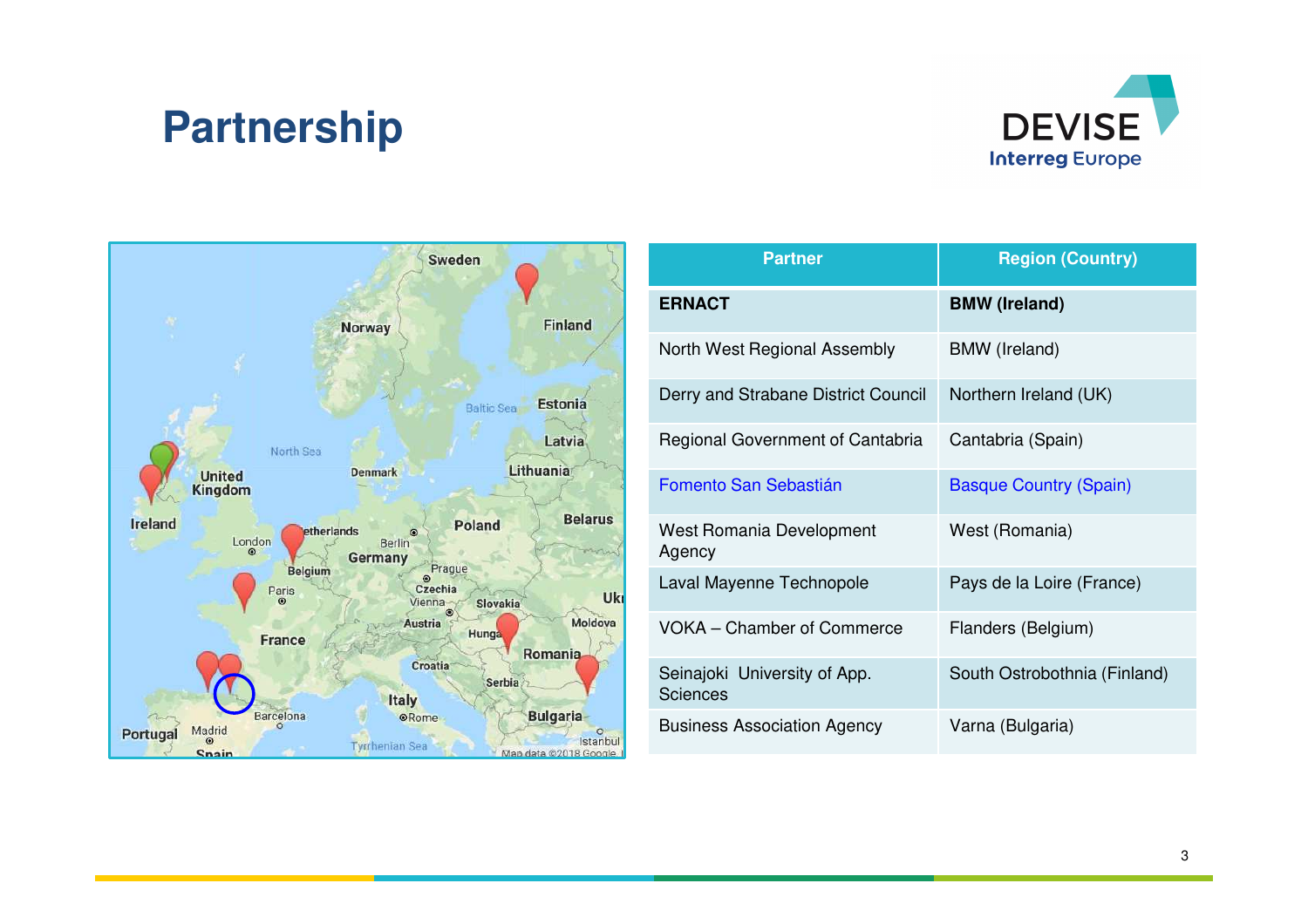## **Fomento San Sebastián**



Municipal agency dedicated to the promotion and the economic and social **development of the city**

**Created in 1902** with the aim of contributing to the development of the city. **From 2015 onwards** to traction the transformation of the economic model and knowledge into productive innovation**.**

|                   |  | 33%               | 34%                      |
|-------------------|--|-------------------|--------------------------|
| 33%               |  |                   | Properties or activities |
|                   |  | European projects | developed over time      |
| Public budget     |  |                   |                          |
| Total budget 18M€ |  |                   |                          |



Project promotion & management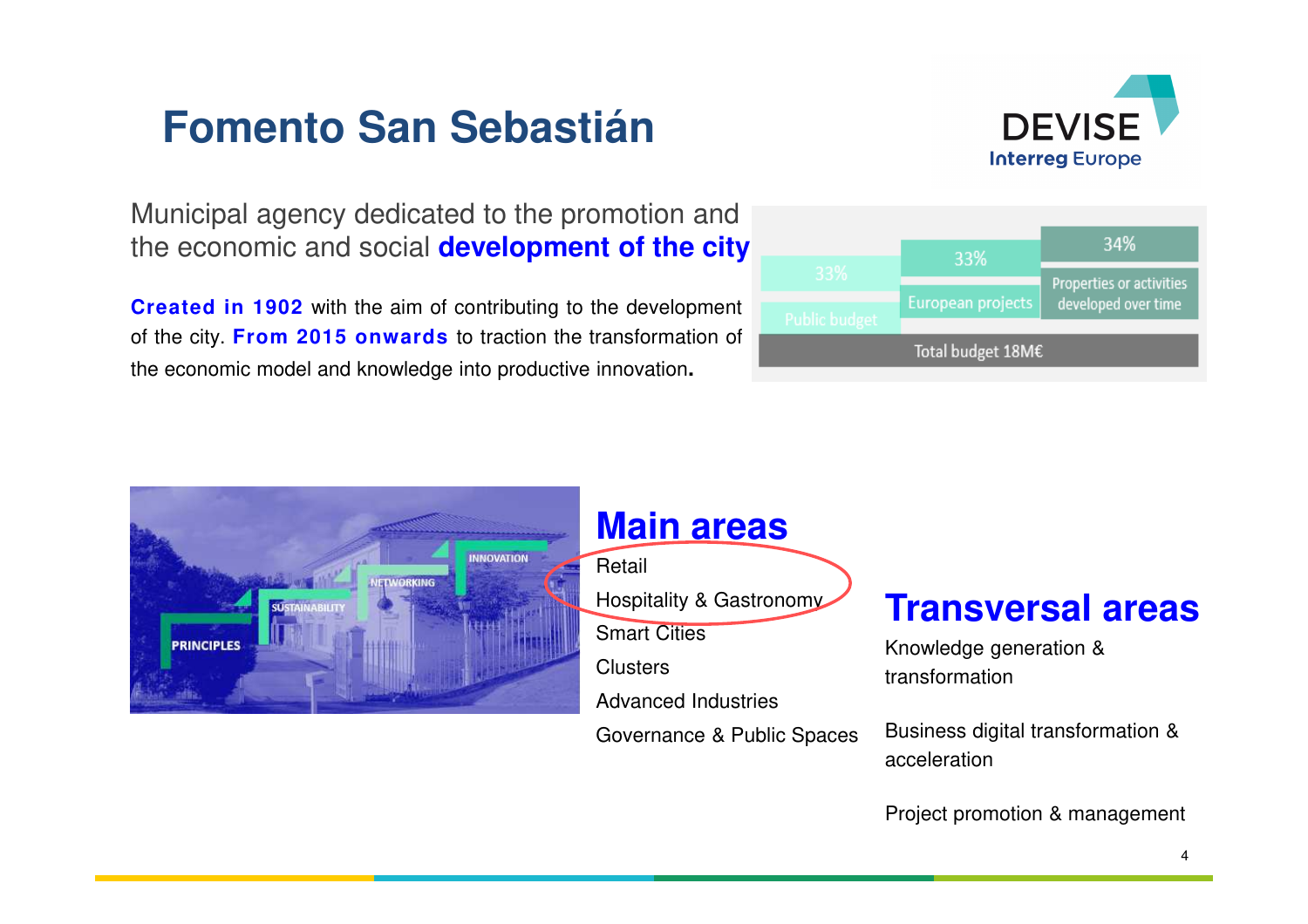## **Sectors addressed in San Sebastián**



- Traditional sectors: **Retail and Hospitality**
- -> Local sectors of special relevance/weight\* in terms of:
- o Economic activity: 31.6% of businesses in the city
	- $\mathcal{L}_{\mathcal{A}}$ Retail – 3,749 businesses (67% small) / 10.10 % (GDP)
	- $\mathcal{L}_{\mathcal{A}}$ Hospitality – 1,433 businesses / 7.90 % (GDP)
- o Employment: 21.6% of the total
	- $\mathcal{L}_{\mathcal{A}}$ Retail – 12,569 jobs
	- $\mathcal{L}_{\mathcal{A}}$ Hospitality – 8,530 jobs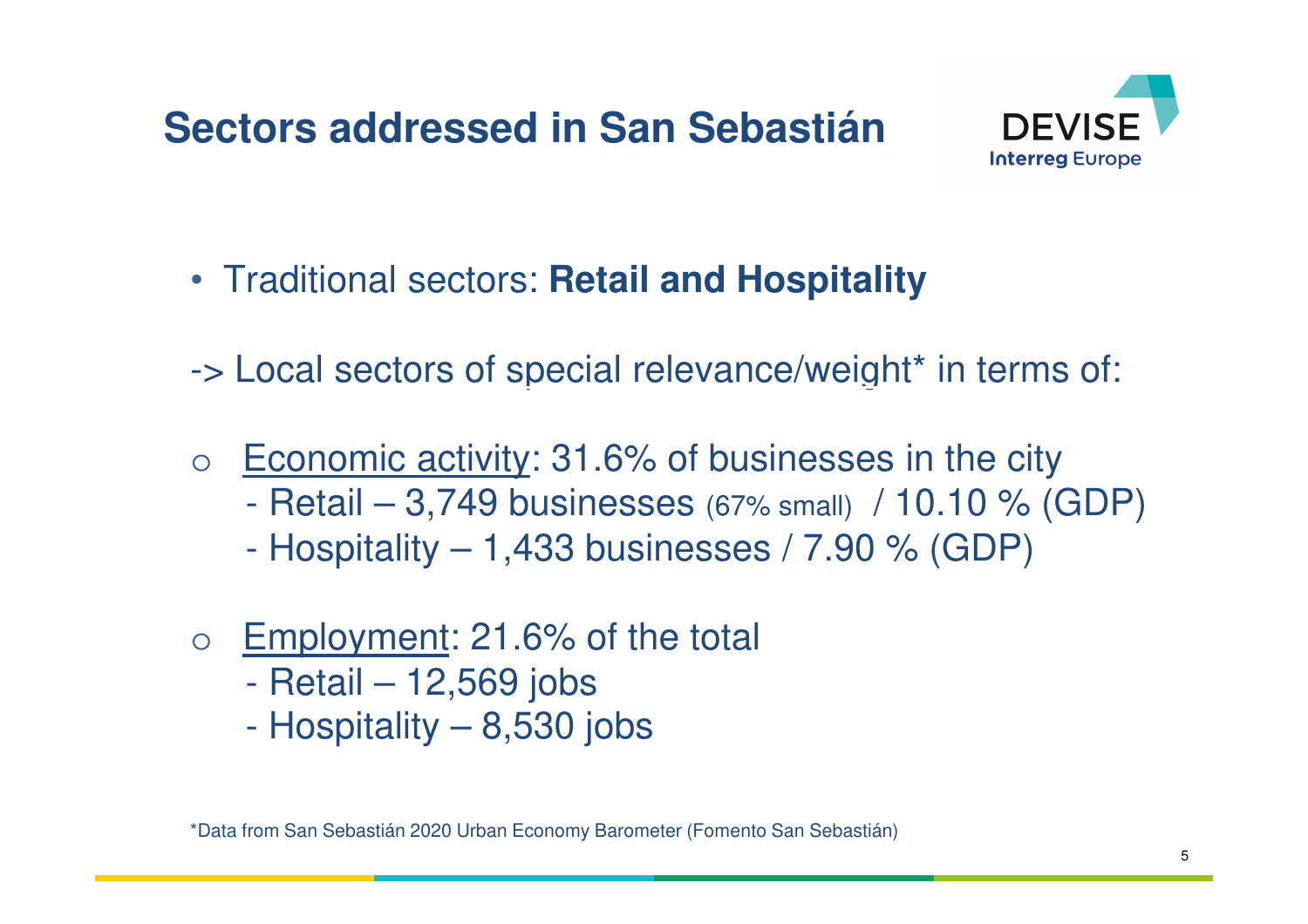**Covid-19´s impact**



Serious **economic and social** impact of Covid-19 in these local sectors: the pandemic disrupted seriously they normal activity and impacted negatively in their sales andrelationships with the clients.

It has been vital to **adapt support measures** and find new ways to assist their recovery

-> need **to step up the pace of digital transformation** and adapt their ways of working and their business models in order to maintain their competitive dimensionand survive over time.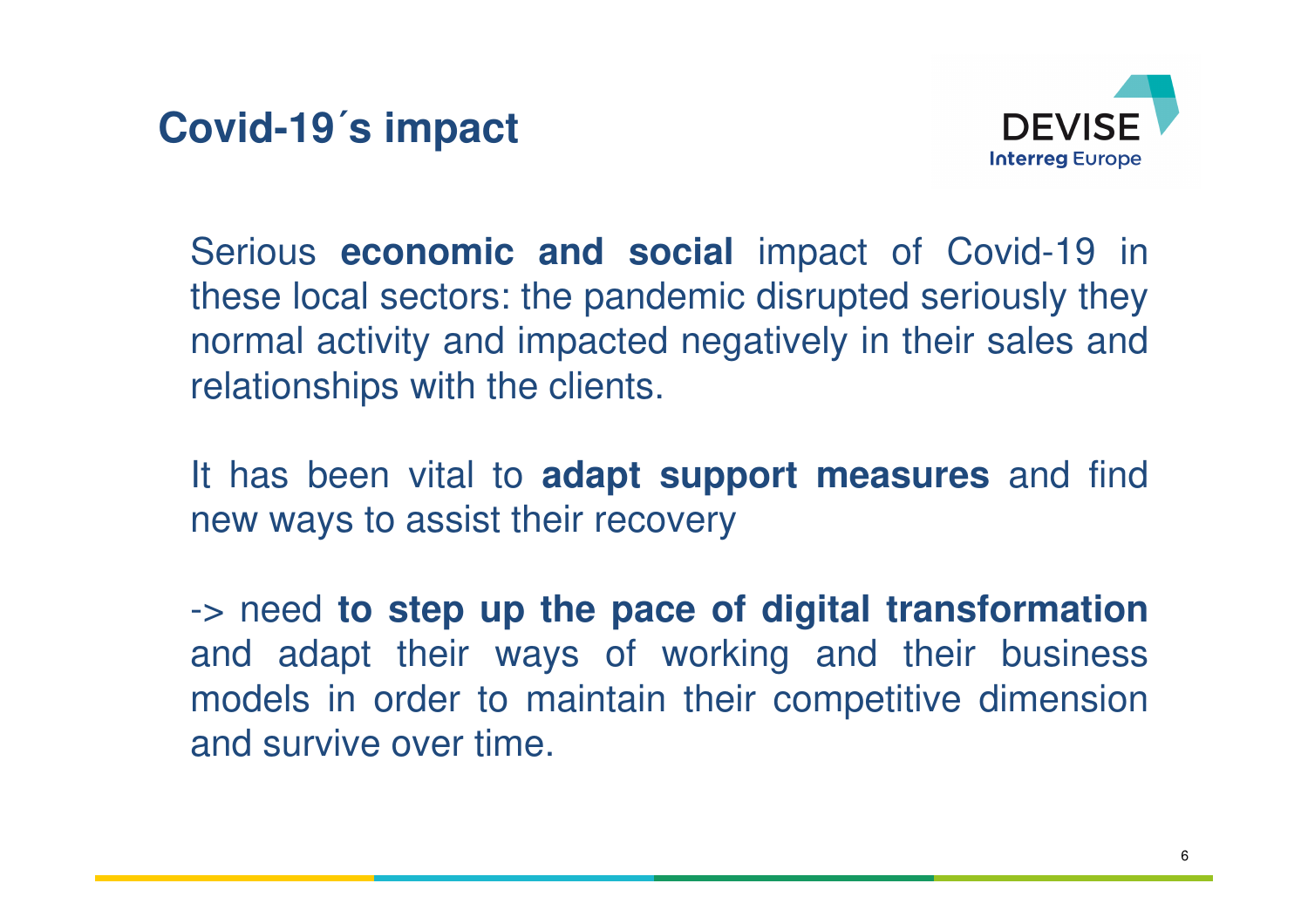## **Relevant Good Practices-Programmes with Retail & Hospitality sectors**





- •Complementarity of the programmes
- Adapted to the needs of the companies •
- Person-centric approach -> to empower businesses owners and•workers with new skills and tools
- Collaboration with local Retail&Hospitality Associations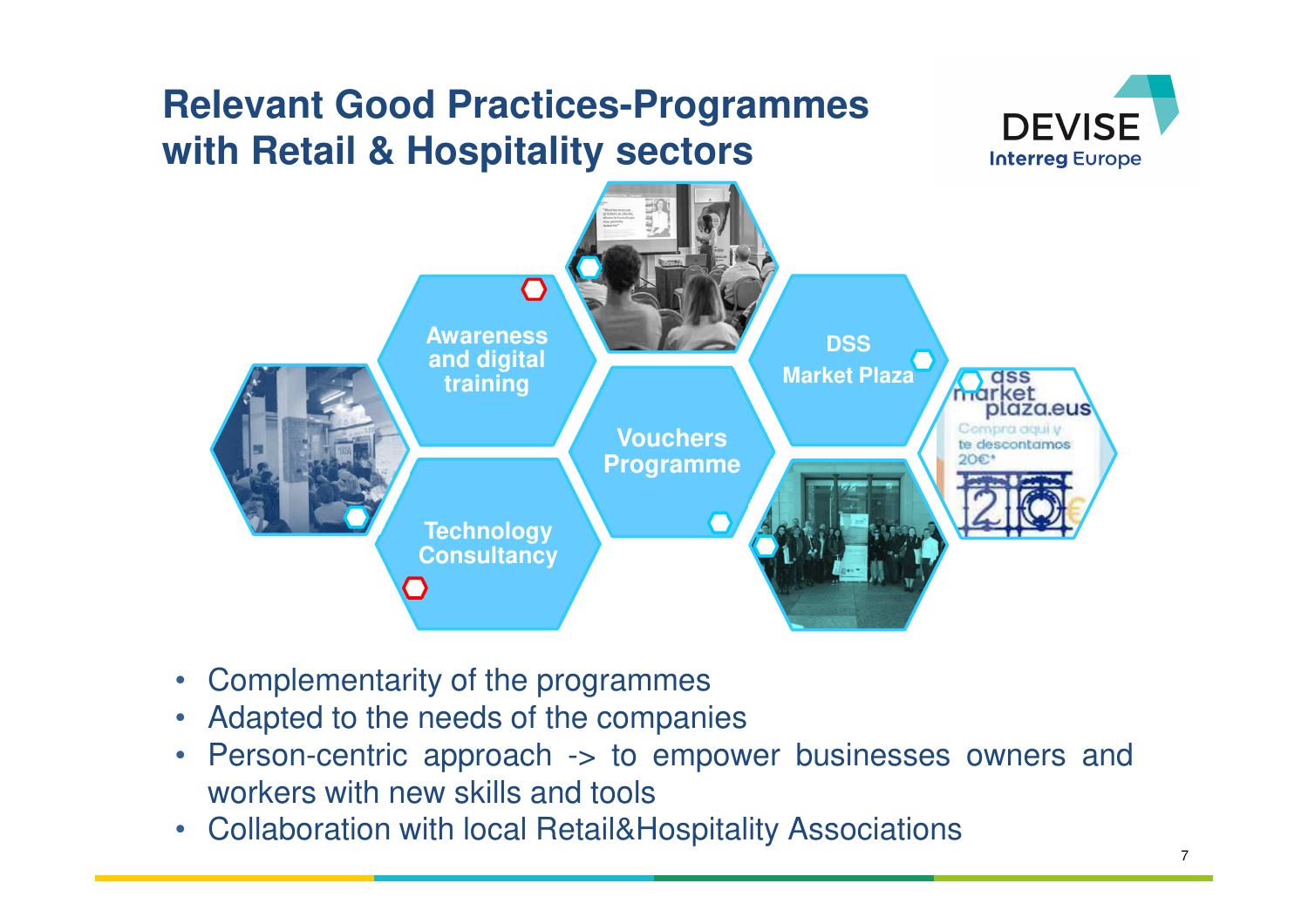# **Awareness and Digital Training programme (1) DEVISE**



### **Objective:**

• It aims to promote the digital business culture among local retail-hospitality companies as well as to strengthen their competitive dimension through awareness and trainingactivities.

Annual training calendar combining different **formats**:



- •TRAINING: Online short training session (1h) with <sup>a</sup> customised advisory option.
- • CUSTOMISED ADVISORY FACILITY (2h): <sup>A</sup> space to address specific doubts, challenges and queries on <sup>a</sup> one-to-one basis, focusing on the needs of thecompany/employee.
- • ROUND TABLE: Session with <sup>a</sup> panel of specialists in the area to generate <sup>a</sup> space for learning and debate.
- • FOCUS GROUP: theme-based reflections with <sup>a</sup> small group of participants to generate <sup>a</sup> space to examine and analyse specific proposals/topics, with an explanation of digital solutions by companies supplying digital services.
- • WORKSHOP: Training session format with <sup>a</sup> practical workshop as part of the session, inorder to work with specific tools, for example, and present benchmark experiences.
- •EVENT: in an online format.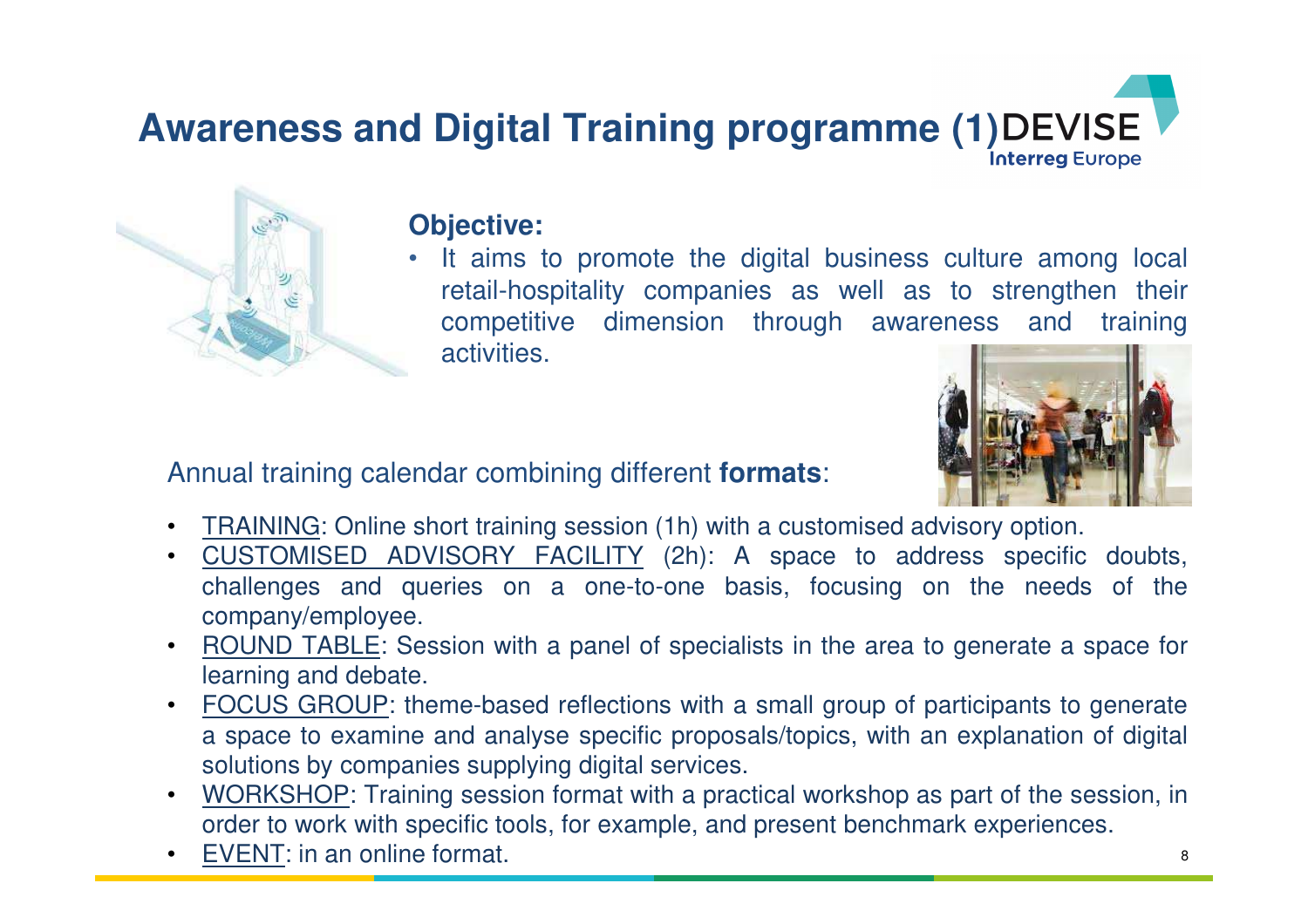## **Awareness and Digital Training programme (2) DEVISE**







### **Areas / content:**

- $\bullet$ Social Media Strategy
- Social Networks as <sup>a</sup> sales channel •
- •Analytical Intelligence
- Technological solutions and ICT tools•
- Selling on Internet (e-commerce, marketplace,..) •

### **Results of the implementation in 2020:**

- $\bullet$ 12 Online / face-to-face group training activities
- 60 Individual training activities / brief initial advising $\bullet$
- 12 Focus Groups / Workshops sessions, seminars, events•
- • Businesses participating:
	- -Retail: 200
	- -Hospitality: 37
- 382 people participate in the activities•
- 11 digital companies providing solutions and tech advice•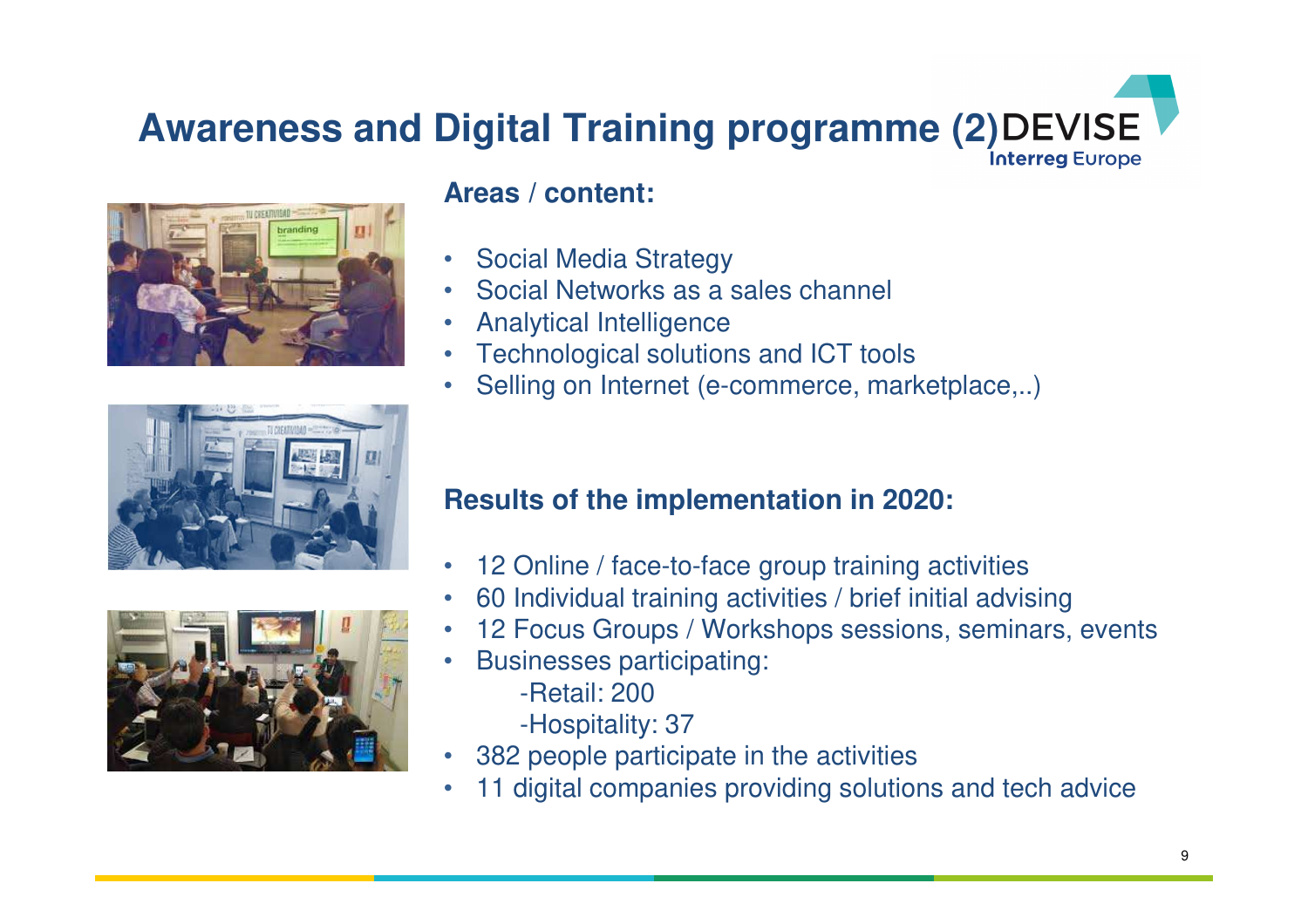## **Technology Consultancy programmeto support digital transformation (1)**





### **Objective:**

To promote the digitalization in the retail and hospitality sectors, through personalized advice and support for the implementation of tools and technological solutions in their businesses:

1. Advise individually on digital solutions that are adapted to the needs of each company.

 2. Promote their implementation, accompanying them in the digital transition process, individually and/or collectively.3. Support their digital evolution.

### **Key points:**

- One-to-one basis•
- Initial diagnosis to analize the strategy and define the digital •tools to be implementd to be more competitive
- Work process on a specific intensive 8-hour itinerary with •specific digital transformation actions to be carried out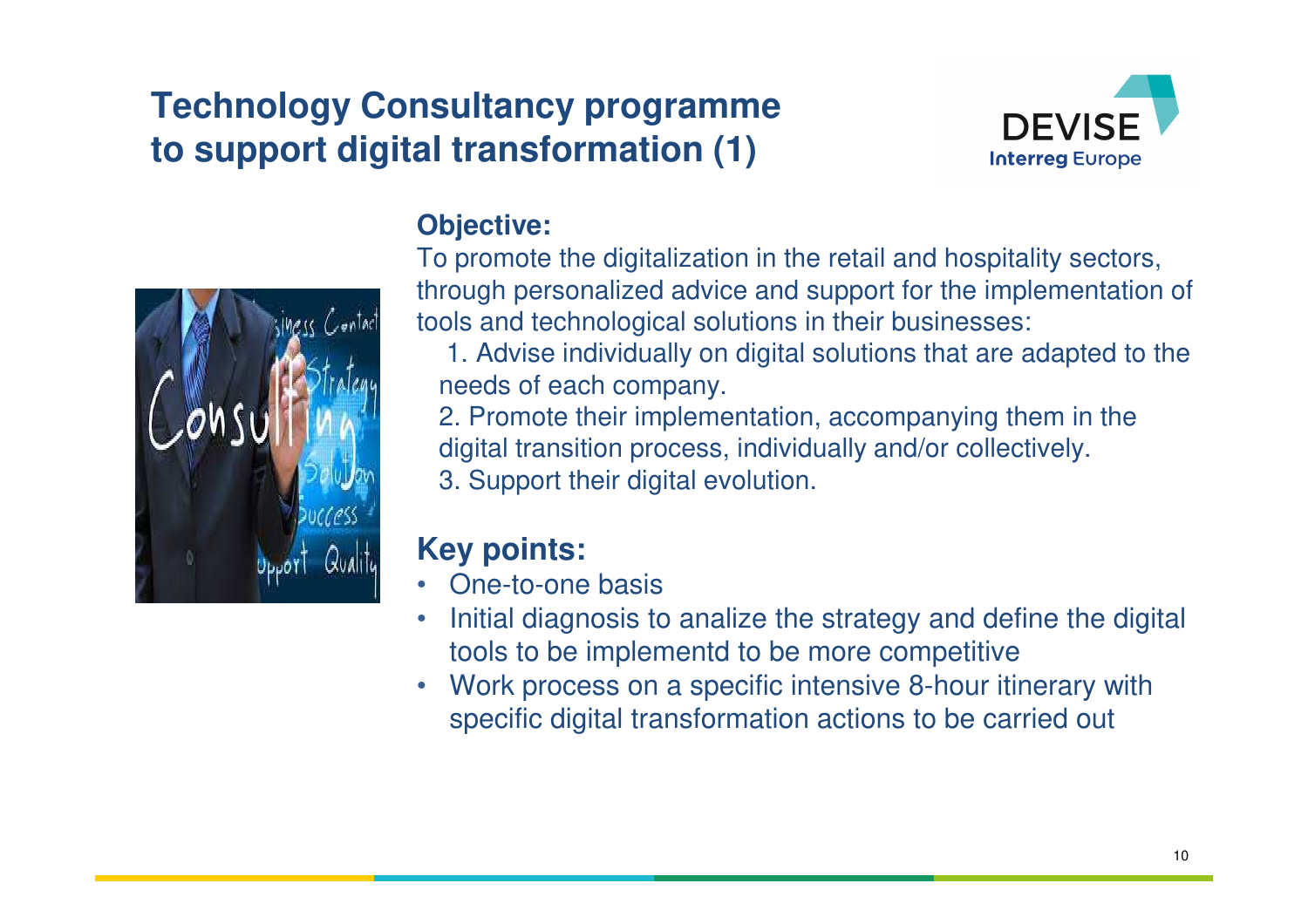## **Technology Consultancy programmeto support digital transformation (2)**





#### **Areas:**

Work done on 3 specific areas of the company's digital strategy:

- •Digital Marketing
- E-Commerce Sales•
- Analytical Intelligence•

### **Results of the implementation in 2020:**

- $\bullet$ 60 participating Retail and Hospitality businesses
- $\bullet$ 5 local technology collaborators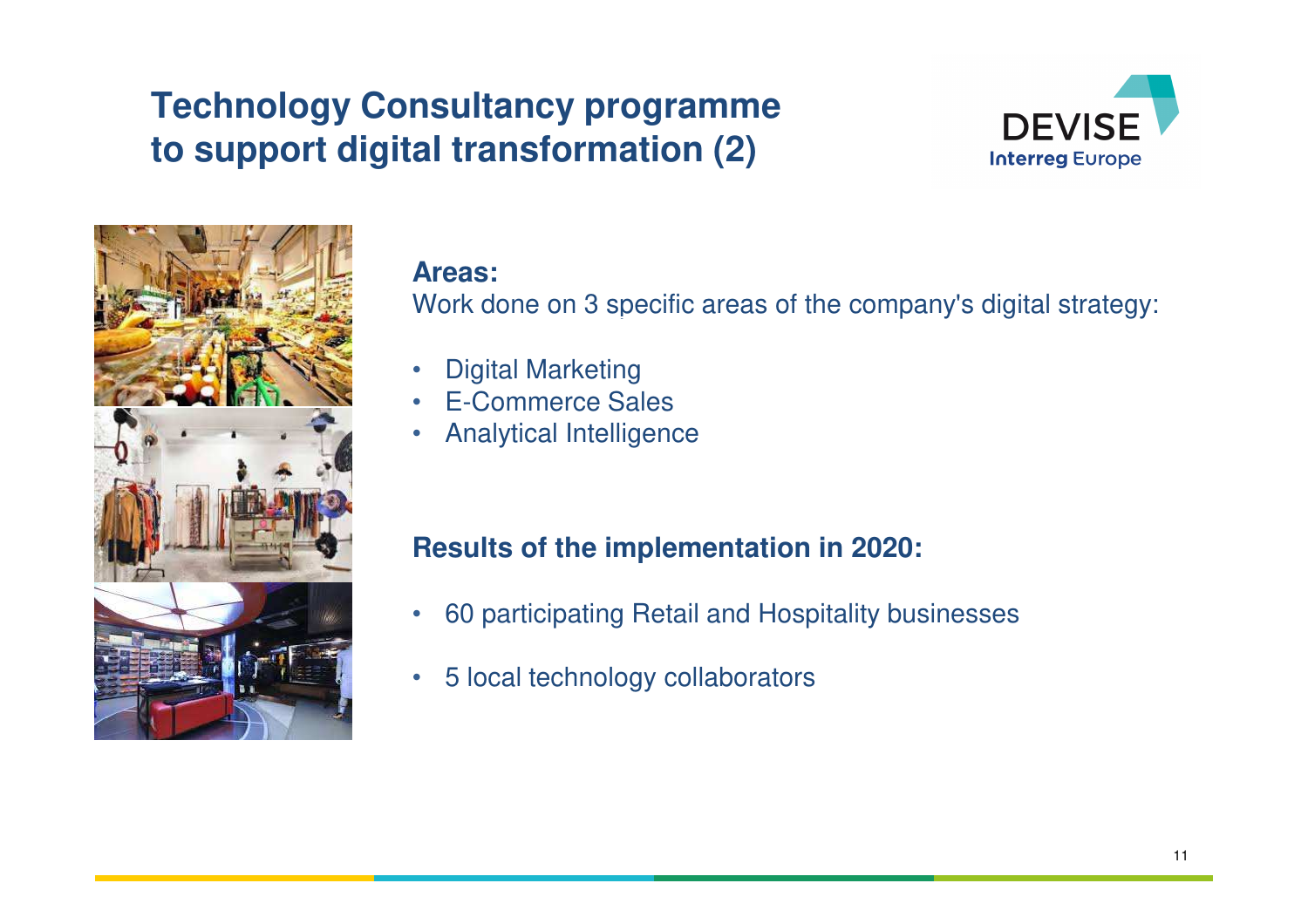